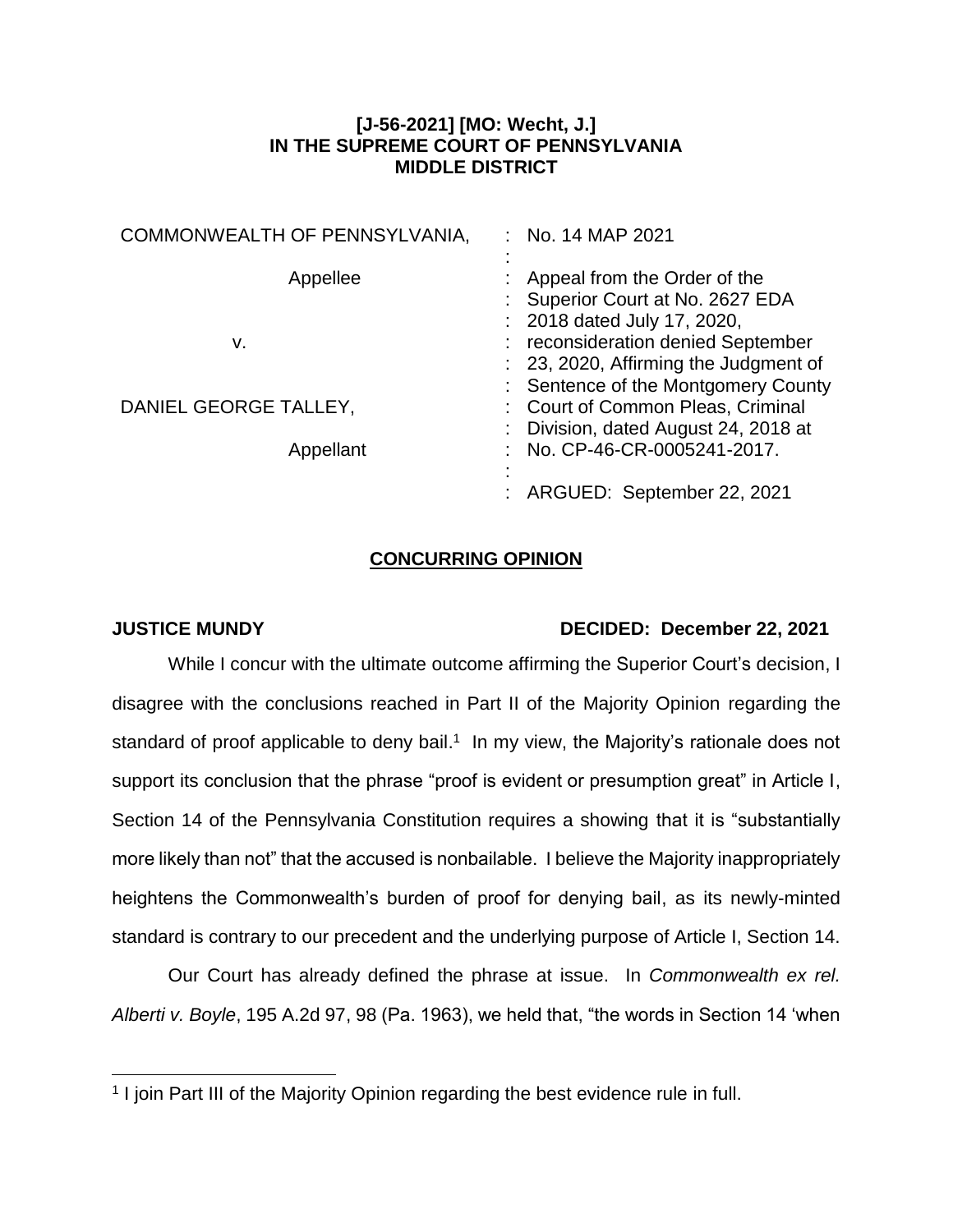the proof is evident or presumption great' mean that if the Commonwealth's evidence which is presented at the bail hearing, together with all reasonable inferences therefrom, is sufficient in law to sustain a verdict of murder in the first degree, bail should be refused." At the time *Alberti* was decided, Article I, Section 14 of our Commonwealth's Constitution read: "All prisoners shall be bailable by sufficient sureties, unless for capital offenses when the proof is evident or presumption great[.]" *Id*. In 1998, Pennsylvania voters approved a constitutional amendment expanding the category of nonbailable prisoners, such that Article I, Section 14 now reads:

All prisoners shall be bailable by sufficient sureties, unless for capital offenses or for offenses for which the maximum sentence is life imprisonment or unless no condition or combination of conditions other than imprisonment will reasonably assure the safety of any person and the community when the proof is evident or presumption great . . . .

PA. CONST. art I, § 14. This amendment could have required a different standard to be applied to the two new categories of nonbailable prisoners; but it specifically did not. Instead, it emphasized that there are limits to the constitutional right to bail, and that right does not extend to prisoners who are a serious flight risk or pose a danger to the safety of any person and the community. Because the 1998 amendment expanded the category of nonbailable prisoners but specifically did not alter the standard under which bail should be denied, it is my view that our Court's interpretation in *Alberti* applies equally to all three

categories of nonbailable prisoners.<sup>2</sup>

 $\overline{a}$ 

<sup>&</sup>lt;sup>2</sup> To this point, the holdings of the Majority and Concurrence exclusively apply to the third category of prisoners. *See* Majority Opinion at 44 ("accordingly we hold that when the Commonwealth seeks to deny bail due to the alleged safety risk…"). However, I cannot see how "proof is evident or presumption great" can have a different meaning for those accused of a capital offense and those who present a danger to any person and the community unless incarcerated. I also have concerns that the effect of the Majority's "**substantially** more likely than not" standard will be the release of prisoners who likely